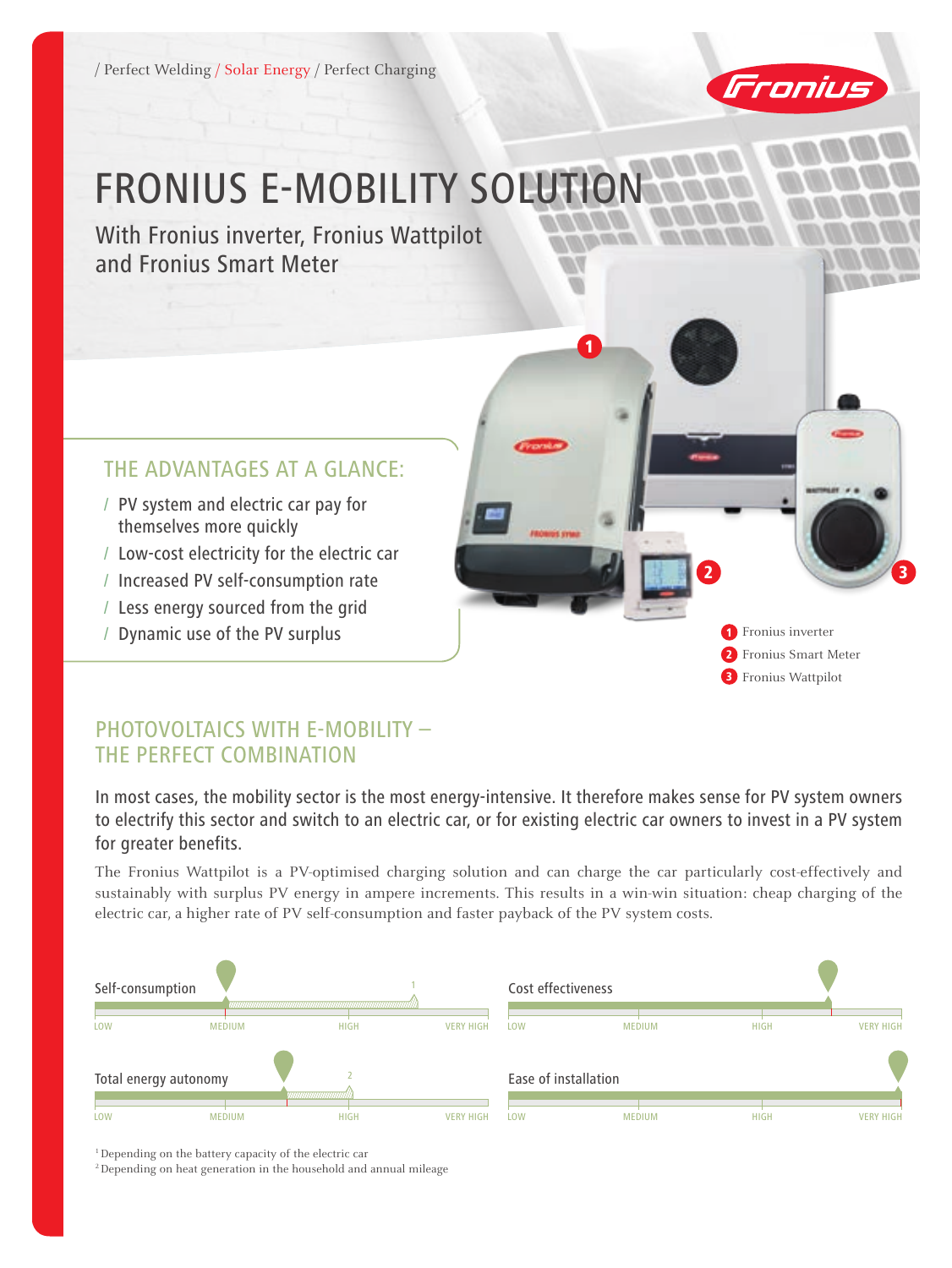

### THE FRONIUS WATTPILOT: THE INTELLIGENT CHARGING SOLUTION FOR AT HOME AND ON THE ROAD

The Fronius Wattpilot is available in two versions – the permanently mounted Wattpilot Home for the home and the mobile Wattpilot Go for on the road.

#### Cost-efficient charging with variable electricity tariffs:



**Electricity price (eurocent/kWh)** 

Variable electricity tariffs allow the electric car to be charged very cheaply with green electricity from the grid, especially at night when rates are low. This feature will initially be available in Austria and Germany.



#### Dynamic PV surplus charging:

Dynamic PV surplus charging can be used to charge the electric car with surplus solar energy in ampere increments. This results in higher self-consumption rates and the PV system paying for itself more quickly.

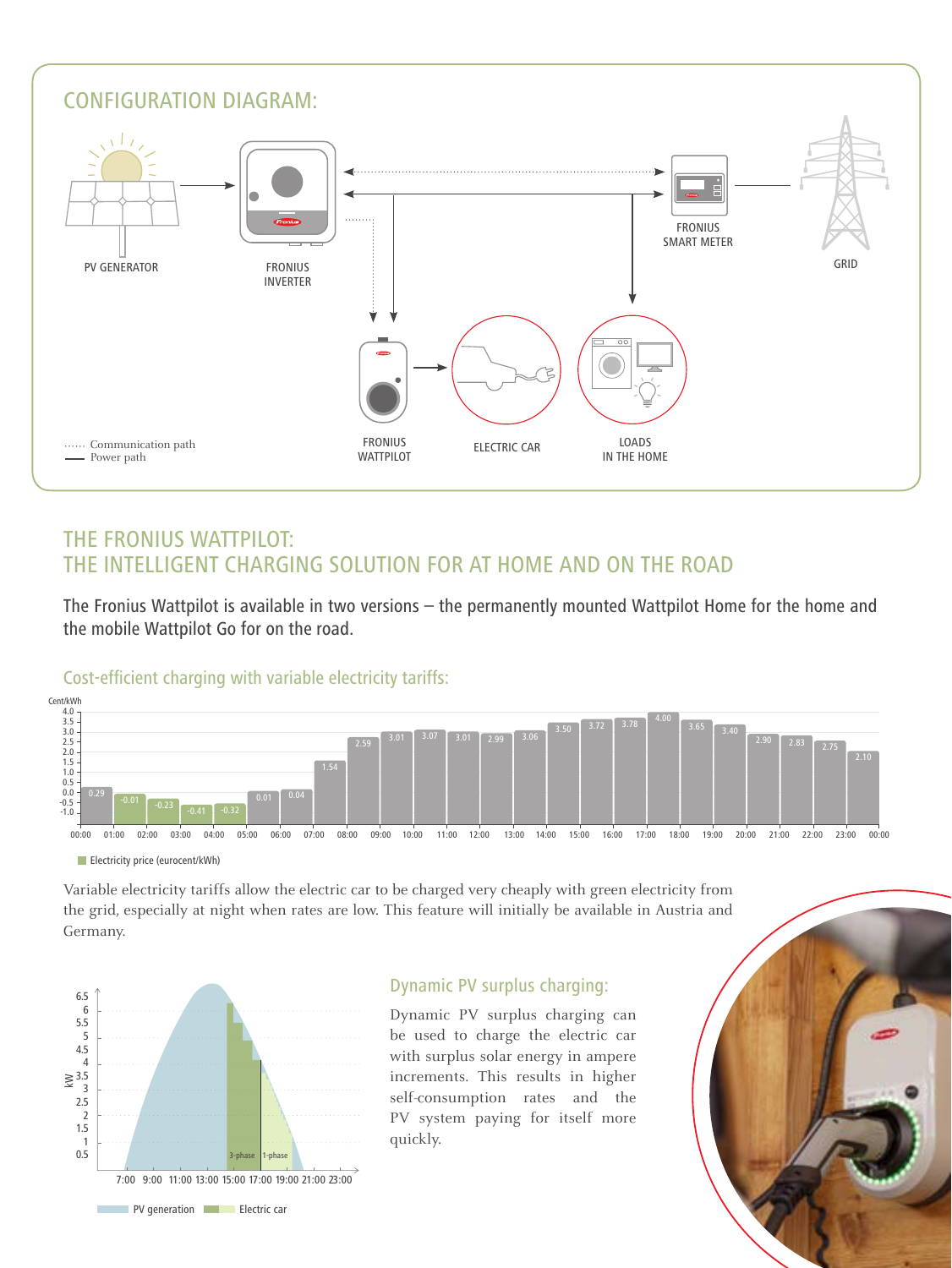## WHAT IS NEEDED TO IMPLEMENT THE E-MOBILITY SOLUTION?

| <b>DEVICE</b>                      | <b>TYPE</b>                                                                                                                                                                                                                  | <b>NOTE</b>                                                                                                                                                                                                                                           |
|------------------------------------|------------------------------------------------------------------------------------------------------------------------------------------------------------------------------------------------------------------------------|-------------------------------------------------------------------------------------------------------------------------------------------------------------------------------------------------------------------------------------------------------|
| <b>INVERTER</b>                    | Fronius Primo GEN24 Plus or Fronius Symo<br>GEN24 Plus as well as all SnapINverters<br>from Datamanager 2.0 onwards<br>Fronius IG, Fronius IG TL, Fronius IG Plus<br>and Fronius CL in combination with a<br>Datamanager 2.0 |                                                                                                                                                                                                                                                       |
|                                    | Third-party inverter in combination with a<br>Datamanager Box 2.0                                                                                                                                                            | For PV optimisation, no further self-consumption<br>controls (battery, Power2Heat, etc.) may be<br>enforced at the same time.<br>Furthermore, the loads in the household are not<br>taken into account on the display in the Solar.<br>wattpilot app. |
| <b>FRONIUS</b><br><b>WATTPILOT</b> | Wattpilot Go 11 J,<br>Wattpilot Go 22 J or<br>Wattpilot Home 11                                                                                                                                                              | Additional adapter sets for the Wattpilot Go<br>(e.g. 16A CEE plug to earthed plug, etc.), RFID<br>tags, type 2 cables or additional wall mounting<br>plates available                                                                                |
| <b>SMART METER</b>                 | 63A-1; 63A-3; 50KA-3<br>TS 100A-1; TS 65A-3; TS 5kA-3                                                                                                                                                                        | / Essential for PV surplus charging<br>Suitable for single-phase and three-phase grids<br>/ Measures energy consumption and energy<br>sourced from the grid                                                                                           |

## Discover the benefits of our e-mobility solutions working in perfect harmony:





# The Wattpilot realises our vision of 24 hours of sun:

Sustainability is a top priority throughout the entire product life cycle. The following facts speak for themselves:

- / Promote zero-emission mobility to significantly improve the climate
- / Independently and sustainably charge electric cars with your own PV system
- / Adjustable modes for particularly resourceconserving charging